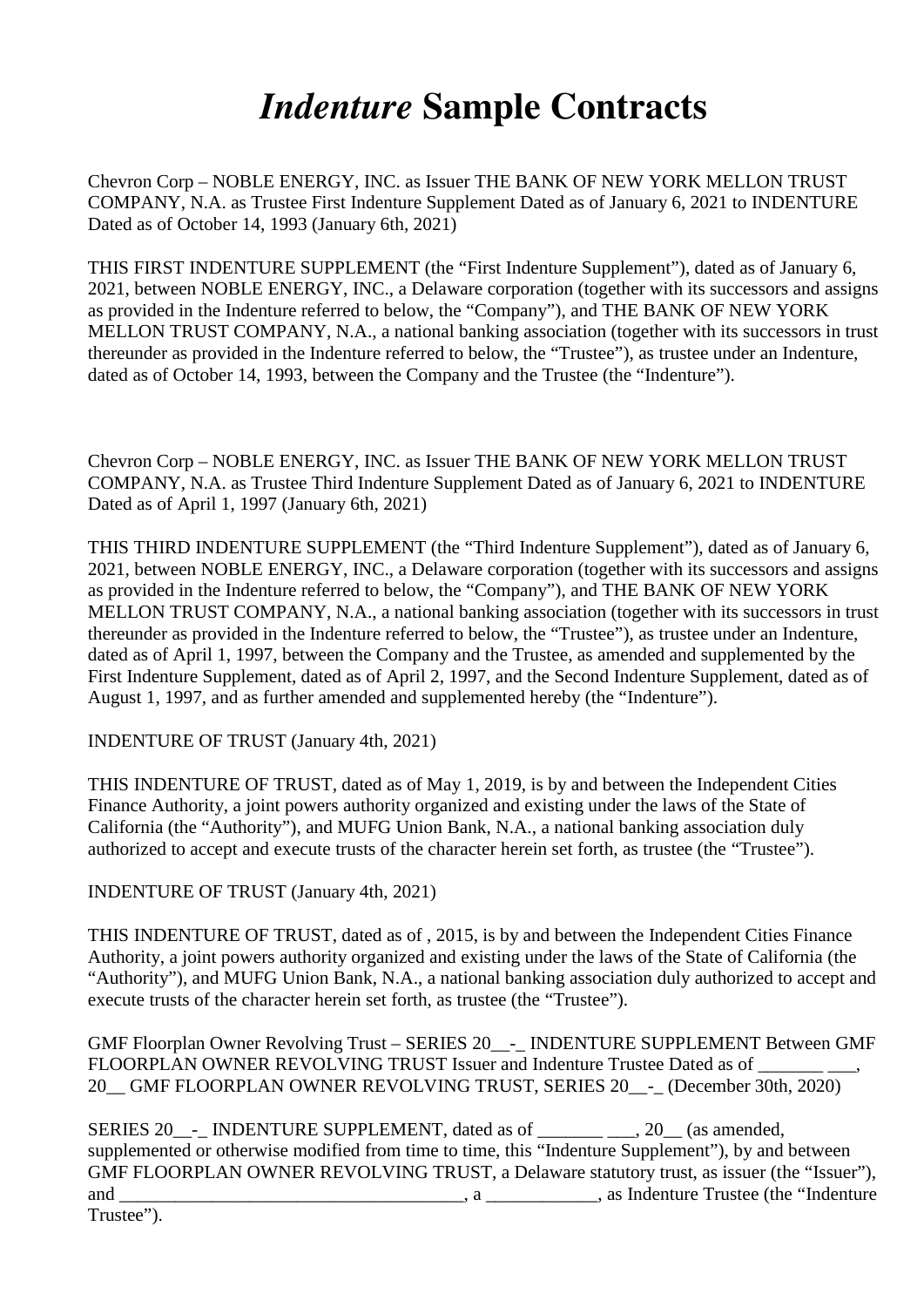THIS INDENTURE OF MORTGAGE is made the day of (December 11th, 2020)

Chevron Usa Inc – NOBLE ENERGY, INC. as Issuer THE BANK OF NEW YORK MELLON TRUST COMPANY, N.A. as Trustee Third Indenture Supplement Dated as of , 2021 to INDENTURE Dated as of April 1, 1997 (December 3rd, 2020)

THIS THIRD INDENTURE SUPPLEMENT (the "Third Indenture Supplement"), dated as of , 2021, between NOBLE ENERGY, INC., a Delaware corporation (together with its successors and assigns as provided in the Indenture referred to below, the "Company"), and THE BANK OF NEW YORK MELLON TRUST COMPANY, N.A., a national banking association (together with its successors in trust thereunder as provided in the Indenture referred to below, the "Trustee"), as trustee under an Indenture, dated as of April 1, 1997, between the Company and the Trustee, as amended and supplemented by the First Indenture Supplement, dated as of April 2, 1997, and the Second Indenture Supplement, dated as of August 1, 1997, and as further amended and supplemented hereby (the "Indenture").

Chevron Usa Inc – NOBLE ENERGY, INC. as Issuer THE BANK OF NEW YORK MELLON TRUST COMPANY, N.A. as Trustee First Indenture Supplement Dated as of , 2021 to INDENTURE Dated as of October 14, 1993 (December 3rd, 2020)

THIS FIRST INDENTURE SUPPLEMENT (the "First Indenture Supplement"), dated as of , 2021, between NOBLE ENERGY, INC., a Delaware corporation (together with its successors and assigns as provided in the Indenture referred to below, the "Company"), and THE BANK OF NEW YORK MELLON TRUST COMPANY, N.A., a national banking association (together with its successors in trust thereunder as provided in the Indenture referred to below, the "Trustee"), as trustee under an Indenture, dated as of October 14, 1993, between the Company and the Trustee (the "Indenture").

INDENTURE OF TRUST (November 24th, 2020)

THIS INDENTURE OF TRUST, dated as of , 2016, is by and between the Independent Cities Finance Authority, a joint powers authority organized and existing under the laws of the State of California (the "Authority"), and MUFG Union Bank, N.A., a national banking association duly authorized to accept and execute trusts of the character herein set forth, as trustee (the "Trustee").

INDENTURE OF TRUST (November 24th, 2020)

THIS INDENTURE OF TRUST, dated as of May 1, 2013, is by and between the Independent Cities Finance Authority, a joint powers authority organized and existing under the laws of the State of California (the "Authority"), and Union Bank, N.A., a national banking association duly authorized to accept and execute trusts of the character herein set forth, as trustee (the "Trustee").

INDENTURE OF TRUST (November 24th, 2020)

THIS INDENTURE OF TRUST, dated as of 1, 2016, is by and between the Independent Cities Finance Authority, a joint powers authority organized and existing under the laws of the State of California (the "Authority"), and MUFG Union Bank, N.A., a national banking association duly authorized to accept and execute trusts of the character herein set forth, as trustee (the "Trustee").

Ford Credit Auto Owner Trust 2020-C – INDENTURE between FORD CREDIT AUTO OWNER TRUST 2020-C, as Issuer and THE BANK OF NEW YORK MELLON, as Indenture Trustee Dated as of November 1, 2020 (November 23rd, 2020)

INDENTURE, dated as of November 1, 2020 (this "Indenture"), between FORD CREDIT AUTO OWNER TRUST 2020-C, a Delaware statutory trust, as Issuer, and THE BANK OF NEW YORK MELLON, a New York banking corporation, as Indenture Trustee for the benefit of the Secured Parties.

Roth CH Acquisition I Co. Parent Corp. – INDENTURE OF TRUST BETWEEN SOUTHERN OHIO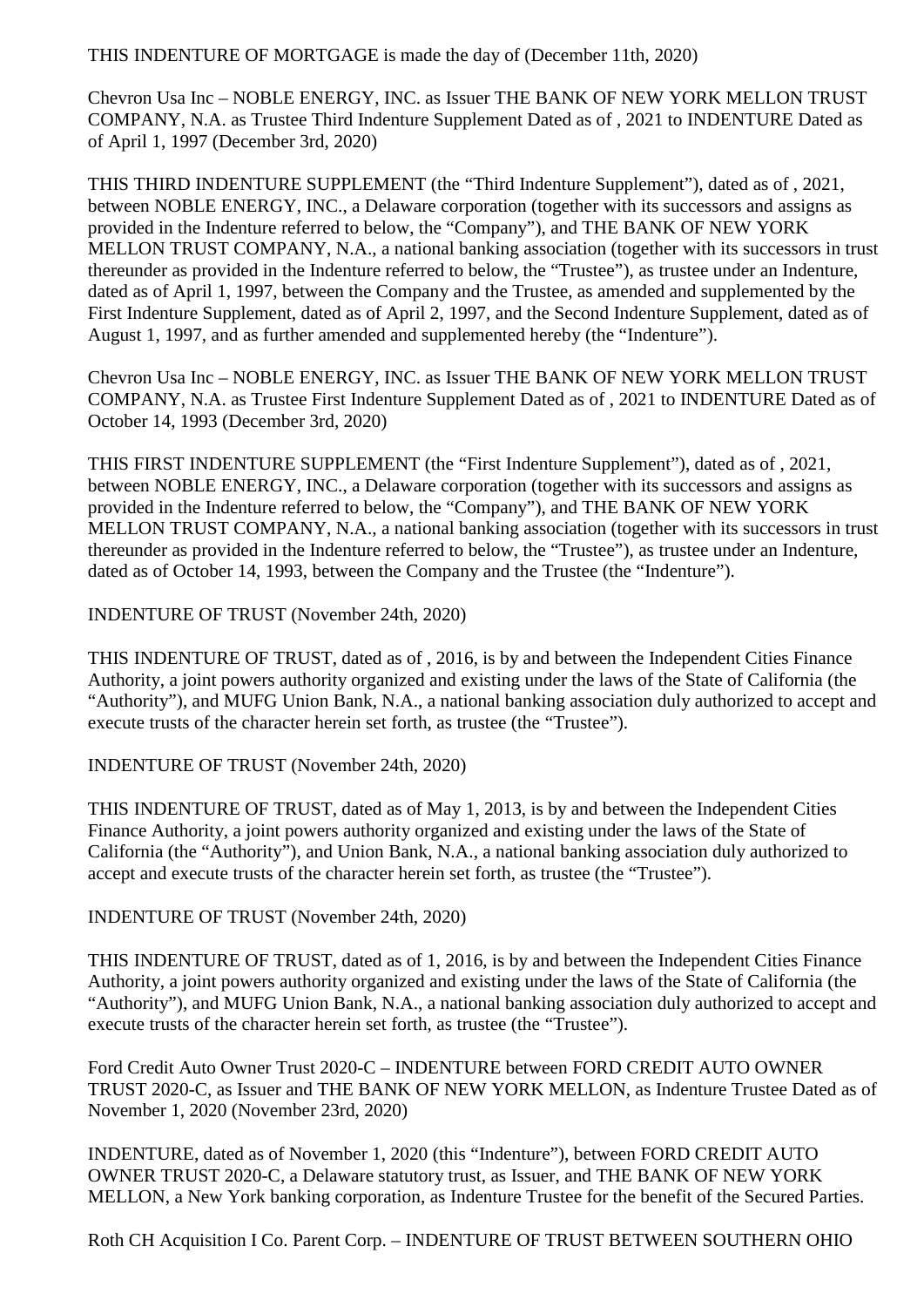PORT AUTHORITY AND UMB BANK, N.A., AS TRUSTEE DATED AS OF OCTOBER 1, 2020 Relating to: SOUTHERN OHIO PORT AUTHORITY EXEMPT FACILITY REVENUE BONDS (PURECYCLE PROJECT), TAX-EXEMPT SERIES 2020A and SOUTHERN OHIO PORT ... (November 20th, 2020)

INDENTURE OF TRUST (November 6th, 2020)

PennyMac Financial Services, Inc. – PNMAC GMSR ISSUER TRUST, as Issuer and CITIBANK, N.A., as Indenture Trustee, Calculation Agent, Paying Agent and Securities Intermediary and PENNYMAC LOAN SERVICES, LLC, as Administrator and as Servicer and CREDIT SUISSE FIRST BOSTON MORTGAGE CAPITAL ... (November 6th, 2020)

This Amendment No. 1 to the Amended and Restated Series 2020-SPIADVF1 Indenture Supplement (this "Amendment") is dated as of August 25, 2020, by and among PNMAC GMSR ISSUER TRUST, as issuer (the "Issuer"), CITIBANK, N.A. ("Citibank"), as indenture trustee (the "Indenture Trustee"), PENNYMAC LOAN SERVICES, LLC, as administrator (in such capacity, the "Administrator") and as servicer (in such capacity, the "Servicer"), and CREDIT SUISSE FIRST BOSTON MORTGAGE CAPITAL LLC, as administrative agent (the "Administrative Agent"), and is consented to by CREDIT SUISSE AG, CAYMAN ISLANDS BRANCH ("CSCIB"), as the sole noteholder of 100% of the Series 2020-SPIADVF1 Note (the "Noteholder").

THIS SUPPLEMENTAL WARRANT INDENTURE dated as of November 14, 2019, to the Warrant Indenture made as of August 30, 2019, (November 3rd, 2020)

WHEREAS the Corporation and the Warrant Agent entered into a warrant indenture dated August 30, 2019 with respect to the issuance of Warrants entitling the holders thereof to acquire Common Shares in the capital of the Corporation (the "Warrant Indenture");

United Airlines, Inc. – TRUST INDENTURE AND MORTGAGE Dated as of October 28, 2020 between UNITED AIRLINES, INC., Owner, and WILMINGTON TRUST, NATIONAL ASSOCIATION, not in its individual capacity, except as expressly stated herein, but solely as Mortgagee, Mortgagee (November 3rd, 2020)

TRUST INDENTURE AND MORTGAGE, dated as of October 28, 2020 (this "Trust Indenture"), between UNITED AIRLINES, INC., a Delaware corporation ("Owner"), and WILMINGTON TRUST, NATIONAL ASSOCIATION, a national banking association, not in its individual capacity, except as expressly stated herein, but solely as Mortgagee hereunder (together with its successors hereunder, the "Mortgagee").

Verizon Owner Trust 2020-C – INDENTURE between VERIZON OWNER TRUST 2020-C, as Issuer and U.S. BANK NATIONAL ASSOCIATION, as Indenture Trustee and Note Paying Agent Dated as of November 2, 2020 (November 2nd, 2020)

INDENTURE, dated as of November 2, 2020 (this "Indenture"), between VERIZON OWNER TRUST 2020-C, a Delaware statutory trust, as issuer (the "Issuer"), and U.S. BANK NATIONAL ASSOCIATION, a national banking association, as indenture trustee for the benefit of the Secured Parties (in such capacity, the "Indenture Trustee"), and as note paying agent (in such capacity, the "Note Paying Agent").

Verizon Owner Trust 2020-C – FORM OF INDENTURE between VERIZON OWNER TRUST 2020-C, as Issuer and U.S. BANK NATIONAL ASSOCIATION, as Indenture Trustee and Note Paying Agent Dated as of November 2, 2020 (October 29th, 2020)

INDENTURE, dated as of November 2, 2020 (this "Indenture"), between VERIZON OWNER TRUST